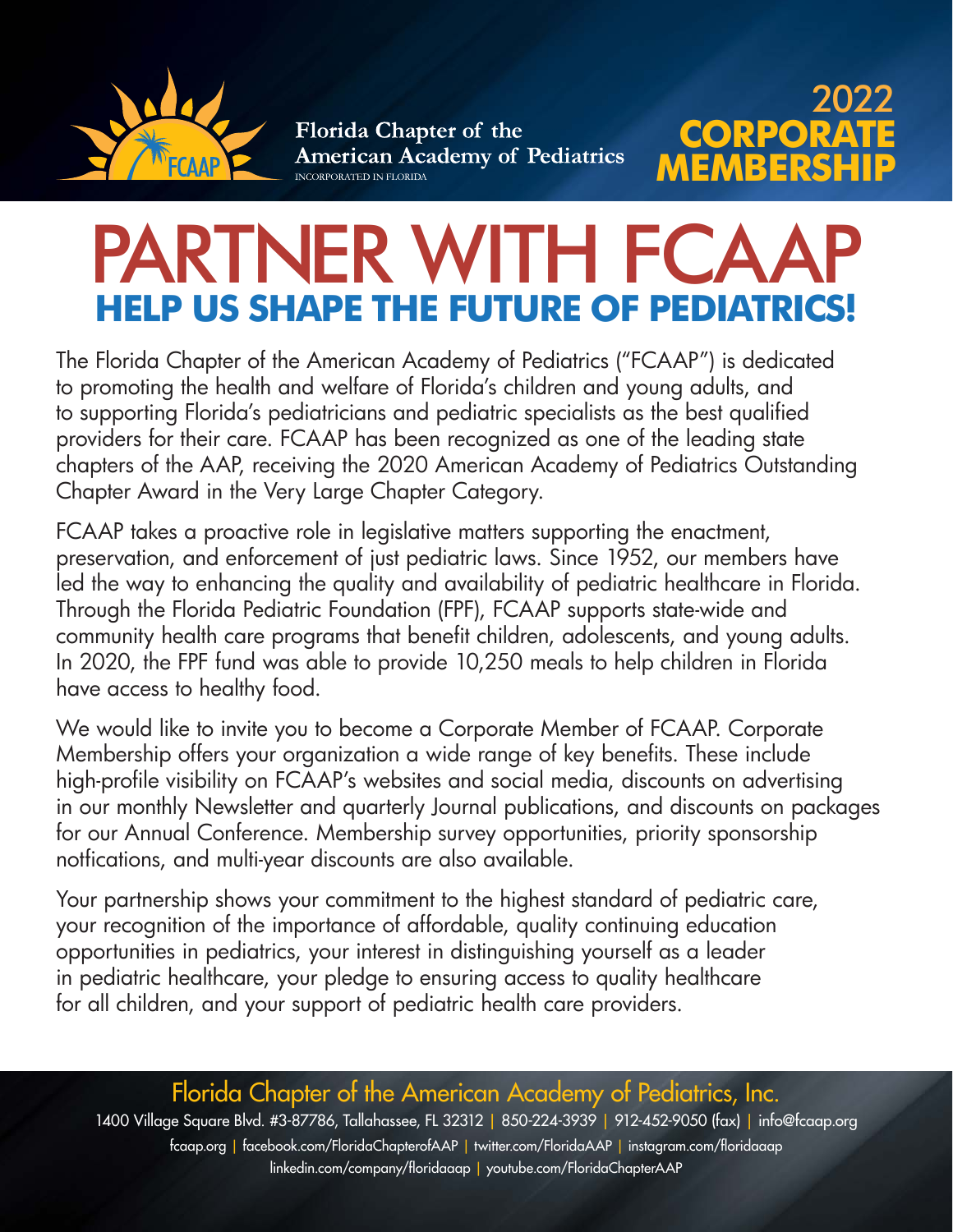

# **MEMBERSHIP CORPORATE** 2022

# MARKETING OPPORTUNITIES FOR CORPORATE MEMBERS

## ANNUAL CONFERENCE PARTNER PACKAGES

FCAAP's annual conference, The Future of Pediatric Practice (FPP), delivers participants an unparalleled networking and learning experience. Attendees constitute some of the most influential voices statewide. FPP is the premier place for companies to spark interest and gain insight from pediatric care leaders; it will deliver value to anyone who partners for the event in person or virtually. The Future of Pediatric Practice is a must-attend event, year after year, for any organization that provides services or products related to the pediatric field.

## THE FLORIDA PEDIATRICIAN

FCAAP's peer-reviewed journal, including case reports, original research, department updates, and narrative medicine. FCAAP members receive the journal each quarter. The journal is also made available to non-members and is frequently shared by authors with their supervisors, staff, and faculty.

## FCAAP NEWS

FCAAP's monthly newsletter is sent to all members. FCAAP News provides members with policy updates, practice tips, legislative reports, and educational opportunities relevant to the practice of pediatrics.

## FCAAP CAREER CENTER

Getting your career opportunity in front of the right audience has never been more critical. You'll find your target audience with the FCAAP Career Center.



Florida Chapter of the American Academy of Pediatrics, Inc. 1400 Village Square Blvd. #3-87786, Tallahassee, FL 32312 | 850-224-3939 | 912-452-9050 (fax) | [info@fcaap.org](mailto:info@fcaap.org) [fcaap.org](http://fcaap.org) | [facebook.com/FloridaChapterofAAP](http://facebook.com/FloridaChapterofAAP) | [twitter.com/FloridaAAP](http://twitter.com/FloridaAAP) | [instagram.com/floridaaap](http://instagram.com/floridaaap) [linkedin.com/company/floridaaap](http://linkedin.com/company/floridaaap) | [youtube.com/FloridaChapterAAP](http://youtube.com/FloridaChapterAAP)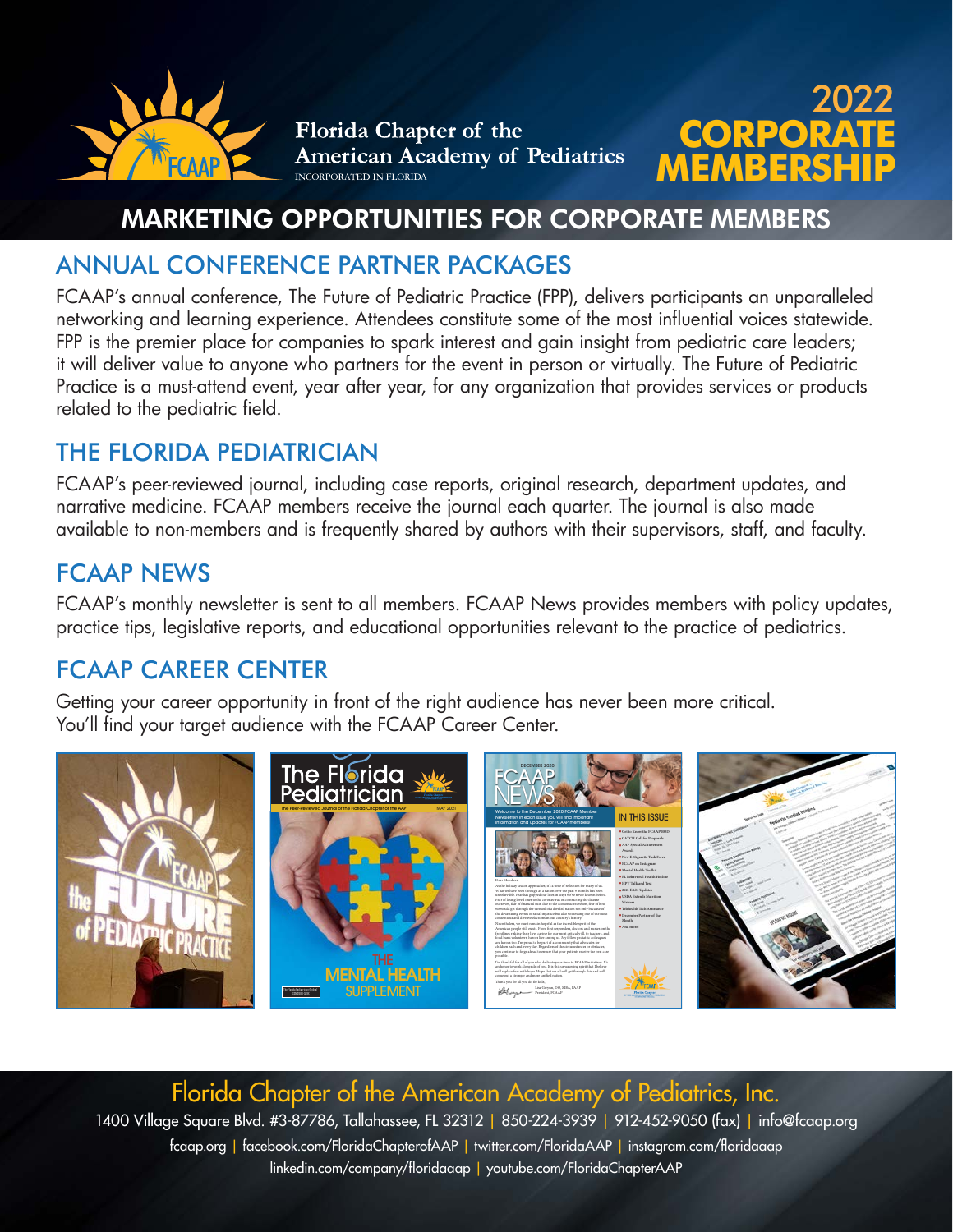



## MEMBERSHIP LEVELS

With three different levels to choose from, please review the information for each level and determine which level constitutes an ideal fit for your organization. As a Corporate Member, you advance your mission while building a strong platform to connect with the leading pediatric community in Florida. Your membership with FCAAP will have a lasting impact on the future of pediatrics. Join now!

#### ADVOCATE MEMBERSHIP

- Inclusion of FCAAP Corporate Member profile on FCAAP public website: Corporate Member section
- Inclusion of company name in the Corporate Member listing in each issue of FCAAP News
- Specially-created logo as Corporate Member of FCAAP
- Recognition on FCAAP's social media platforms as Corporate Member  $(2x)$
- 15% Discount on FCAAP's Annual Conference Partner Packages (Subject to availability)
- Priority notification of sponsorship opportunities
- 25% Discount on 3 FCAAP Career Center product purchases per month
- Recognition announcement in FCAAP News after joining  $(1x)$
- 15% Discount on advertisements in FCAAP News
- Gomplimentary  $\frac{1}{2}$  page ad in FCAAP News (1x)
- Complimentary copy of FCAAP News
- 10% Discount on advertisements in The Florida Pediatrician. (1 per issue, subject to availability)
- Complimentary subscription to The Florida Pediatrician
- One short survey to all members (voluntary participation) to gain pediatric focused perspective
- Option for multiyear commitment (3 years) with a 10% discount

INVESTMENT: \$25,000

Florida Chapter of the American Academy of Pediatrics, Inc.

1400 Village Square Blvd. #3-87786, Tallahassee, FL 32312 | 850-224-3939 | 912-452-9050 (fax) | [info@fcaap.org](mailto:info@fcaap.org) [fcaap.org](http://fcaap.org) | [facebook.com/FloridaChapterofAAP](http://facebook.com/FloridaChapterofAAP) | [twitter.com/FloridaAAP](http://twitter.com/FloridaAAP) | [instagram.com/floridaaap](http://instagram.com/floridaaap) [linkedin.com/company/floridaaap](http://linkedin.com/company/floridaaap) | [youtube.com/FloridaChapterAAP](http://youtube.com/FloridaChapterAAP)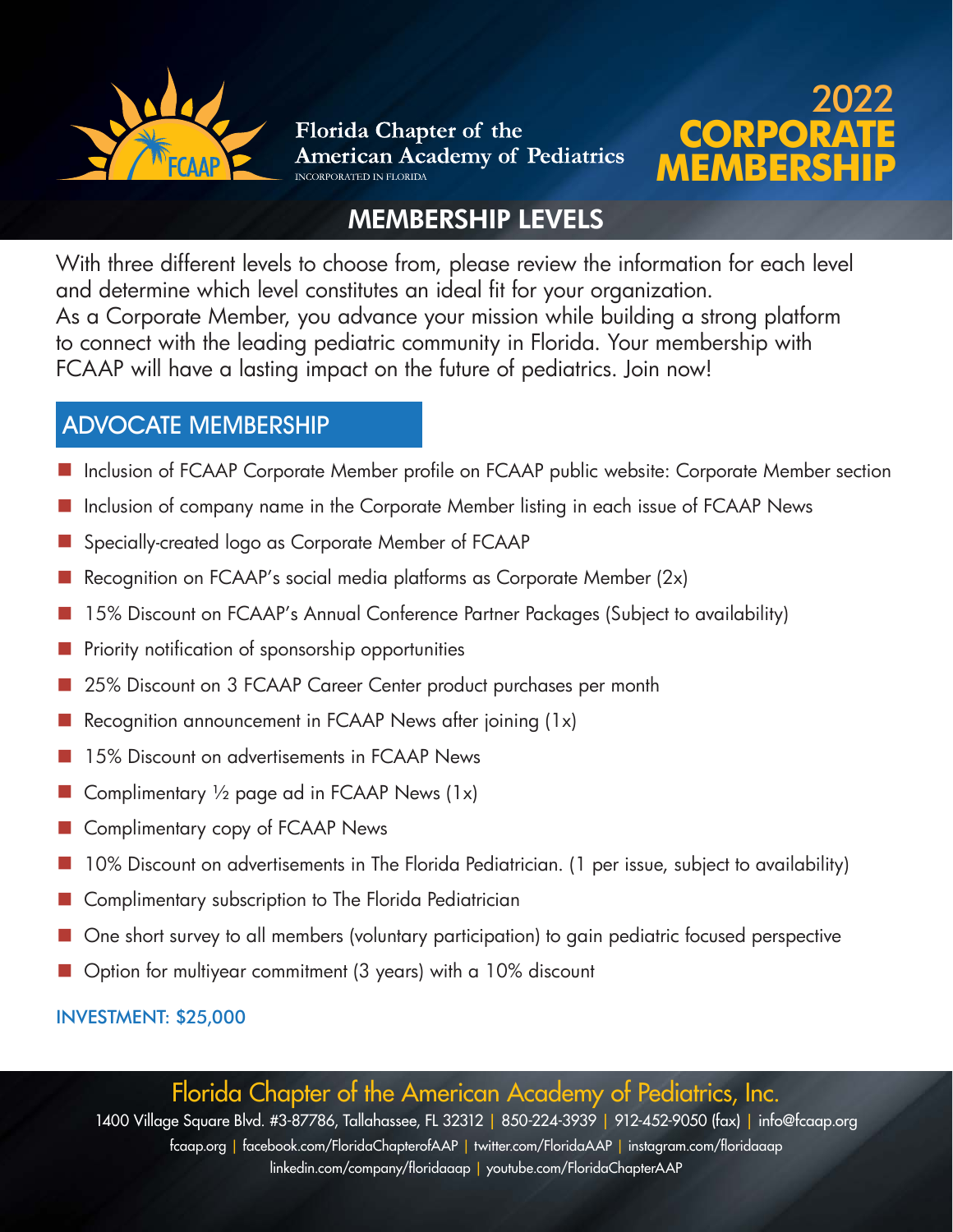



# MEMBERSHIP LEVELS

#### SUPPORTER MEMBERSHIP

- Inclusion of FCAAP Corporate Member profile on FCAAP public website: Corporate Member section
- Inclusion of company name in the Corporate Member listing in each issue of FCAAP News
- Specially-created logo as Corporate Member of FCAAP
- Recognition on FCAAP's social media platforms as Corporate Member (1x)
- 10% Discount on Annual Conference Partner Packages (Subject to availability)
- Priority notification of sponsorship opportunities
- 10% Discount on 2 FCAAP Career Center product purchases per quarter.
- Recognition announcement in FCAAP News after joining (1x)
- 10% Discount on advertisements in FCAAP News
- Complimentary Full Sidebar ad in FCAAP News  $(1x)$
- Complimentary copy of FCAAP News

#### INVESTMENT: \$10,000

#### FRIEND MEMBERSHIP

- Inclusion of FCAAP Corporate Member profile on FCAAP public website: Corporate Member section
- Inclusion of company name in the Corporate Member listing in each issue of FCAAP News
- Specially-created logo as Corporate Member of FCAAP
- 5% Discount on Annual Conference Partner Packages (Subject to availability)
- 10% discount on 1 FCAAP Career Center product purchase per year.
- Recognition announcement in FCAAP News after joining (1x)
- 5% Discount on advertisements in FCAAP News
- Gomplimentary  $\frac{1}{2}$  Sidebar ad in FCAAP News (1x)
- Complimentary copy of FCAAP News

#### INVESTMENT: \$5,000

## Florida Chapter of the American Academy of Pediatrics, Inc.

1400 Village Square Blvd. #3-87786, Tallahassee, FL 32312 | 850-224-3939 | 912-452-9050 (fax) | [info@fcaap.org](mailto:info@fcaap.org)

[fcaap.org](http://fcaap.org) | [facebook.com/FloridaChapterofAAP](http://facebook.com/FloridaChapterofAAP) | [twitter.com/FloridaAAP](http://twitter.com/FloridaAAP) | [instagram.com/floridaaap](http://instagram.com/floridaaap) [linkedin.com/company/floridaaap](http://linkedin.com/company/floridaaap) | [youtube.com/FloridaChapterAAP](http://youtube.com/FloridaChapterAAP)